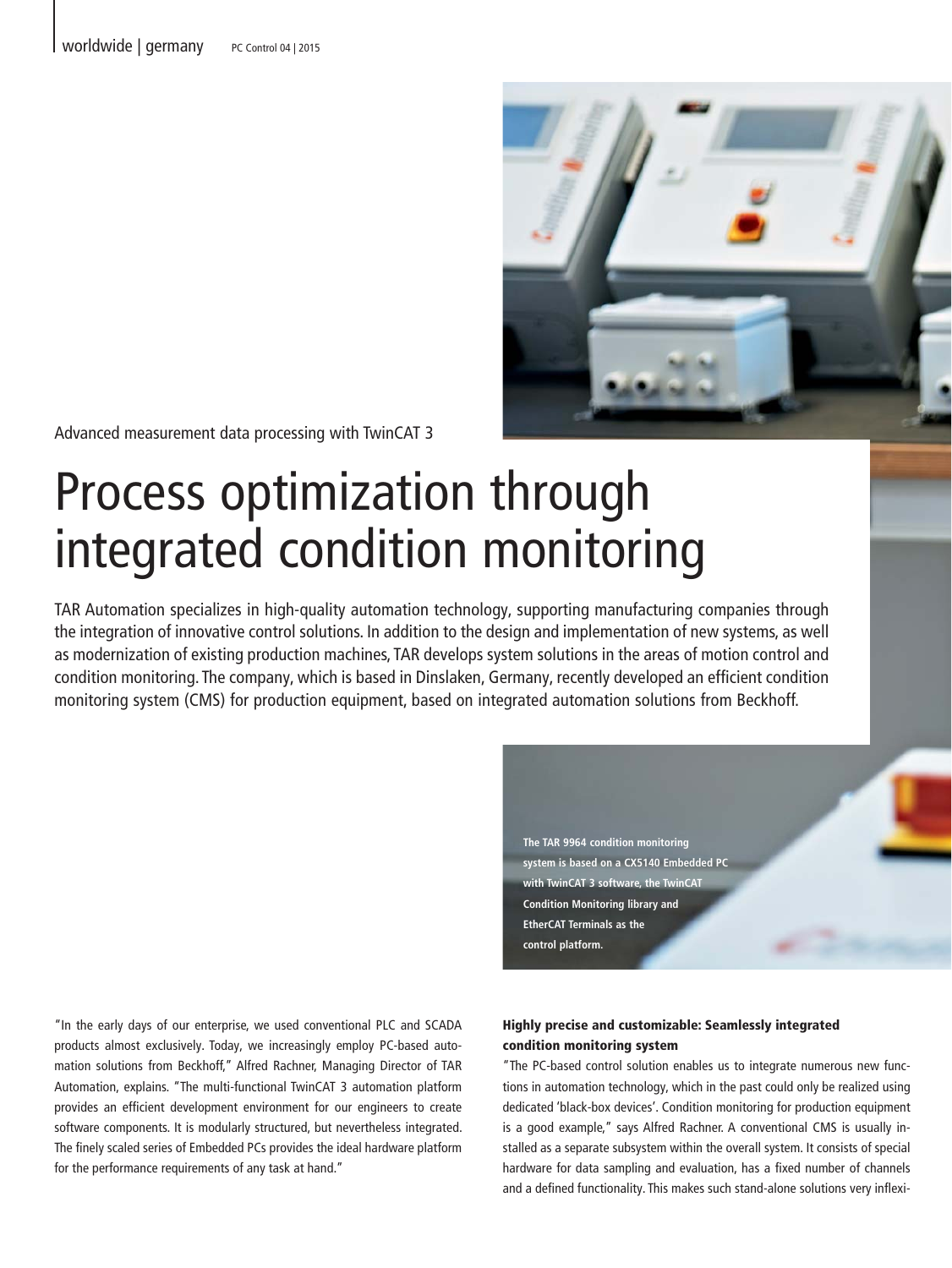

ble: the user is unable to respond to changing needs, and condition monitoring functions become difficult to integrate, as well as very expensive.

Enhanced flexibility and reduced costs drove the TAR engineering team to develop the TAR 9964 condition monitoring system, which is based on a CX5140 Embedded PC with TwinCAT 3 software, the TwinCAT Condition Monitoring library and EtherCAT Terminals as the control platform. EL3632 Condition Monitoring terminals are used to connect IEPE acceleration sensors. The integrated configuration provides numerous benefits:

- The system is freely programmable, enabling the addition of new functions at any time.
- Vibration and analog channels, in addition to temperature measurement or digital I/Os, can be retrofitted at any time using the range of modular EtherCAT Terminal I/O.
- EtherCAT, as a broadband real-time network with high-precision clocks for synchronization, as well as oversampling technology, facilitates sampling rates of up to 100 kHz for analog signals and 50 kHz for acceleration values.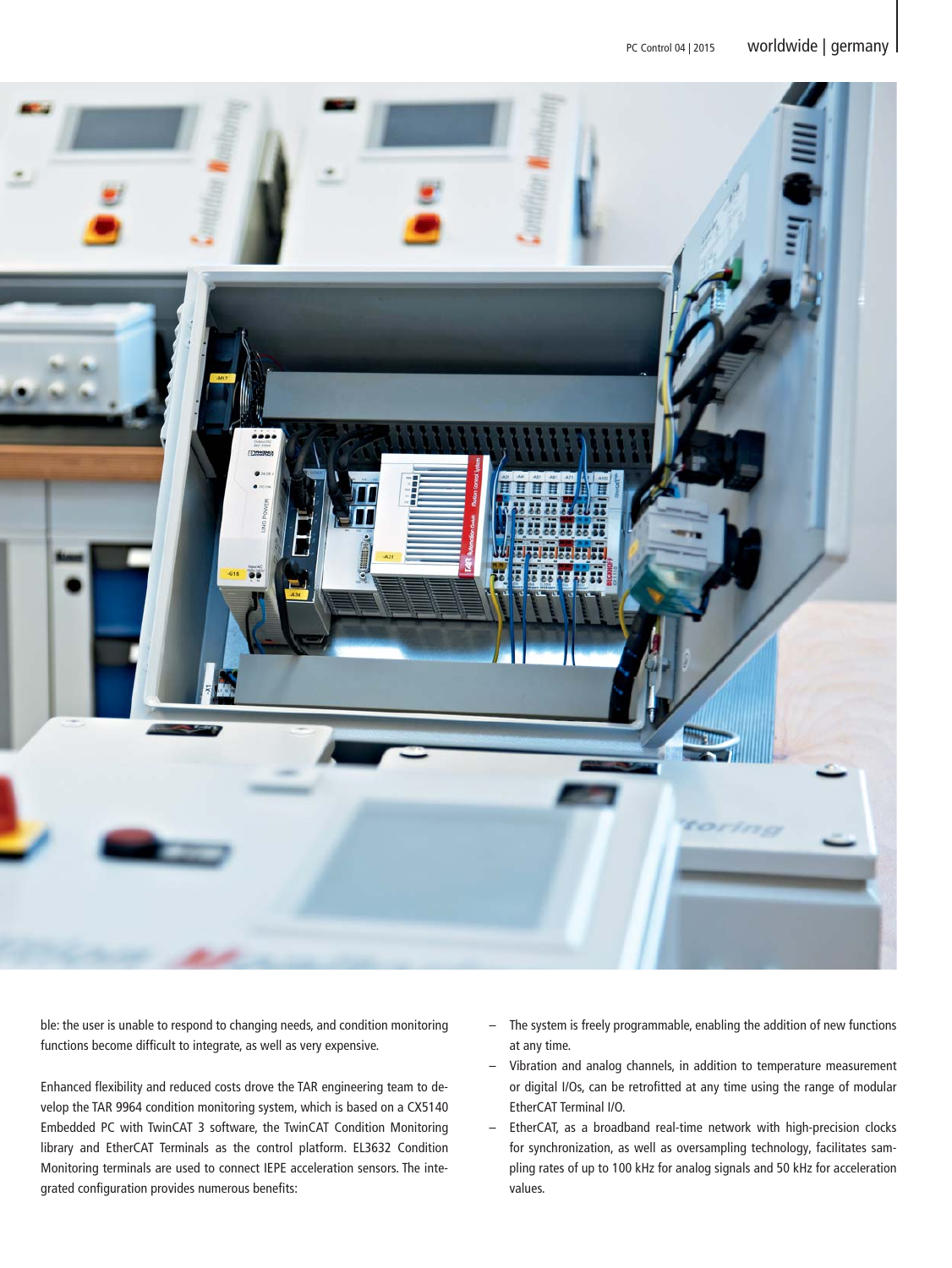

**Ralf Stachelhaus, Manager Beckhoff Sales Office Rhein/Ruhr, and Alfred Rachner, Managing Director TAR Automation (left to right)** 

- The EL3632 condition monitoring terminal provides connection of IEPE sensors (acceleration, microphones, etc.) and features oversampling technology, parameterizable hardware-based antialiasing filters, digital filters and offset compensation.
- Basic analysis algorithms can be integrated as a PLC library, permitting the modification or expansion of functionality at any time.
- Integration into the customer's system is straightforward  $-$  a function of the availability of all common interfaces, including PROFIBUS, PROFINET, EtherNet/IP, CANopen, and Ethernet, among others.

# More than condition monitoring: Process optimization of a granulator

The TAR 9964 condition monitoring system provides, as a real-world example, monitoring and process optimization of a shredding machine for recyclable material such as components used in PCBs, cooling units, washing machines, various plastics or tires. The granulator has a 400 kW drive for the cutter shaft and a 12 kW hydraulic unit for the pushing unit and stator adjustment. The cutter shaft features acceleration sensors, whose data are logged via the EL3632. First, software function blocks from the TwinCAT Condition Monitoring library acquire and bundle data in a very fast task. In one or several subsequent tasks, various analysis function blocks are used for additional operations, such as Fourier analysis, limit value monitoring, averaging and classification. The condition monitoring library also ensures correct time correlation of the acquisition and analysis tasks.

The integrated condition monitoring system results in tangible benefits for the operator of the shredding system:

- Bearing monitoring: In the past, bearings were monitored via temperature measurement, so that impending bearing damage was usually detected too late.
- Vibration, limit value and trend analysis: Detect potential bearing damage before costly damage actually occurs.
- Over-lubrication detection: Minimize lubrication waste Optimized system operation: If the working area is not closed properly, the material

"dances" on the cutter shaft and does not shred correctly. The resulting increased vibrations can now be measured, and the feed corrected by applying pressure.

- Automatic V-belt tension detection: Automatic detection and adjustment of loose V-belts Detection of blunt cutters: In the past, the plant was inspected "by ear", requiring personnel to actually listen for changes in equipment and the cutters were sharpened manually when needed. The condition monitoring system supplies reliable measurement readings for detecting blunt cutters and sharpening is carried out automatically.
- Integration into the machine control system: The material feed was historically controlled manually. Previous attempts to control the infeed with optical measuring systems were unsuccessful, because the materials to be shredded differ greatly in size and form. Now, the vibration analysis function of the condition monitoring system enables reliable detection when the granulator is empty, supplying new material automatically. Continuous utilization of the machine increases productivity by up to 50 percent.

#### New potential for system integrators

"For TAR, integrating condition monitoring into the automation and control system also opens up new opportunities and sales potential," points out Alfred Rachner. "TwinCAT is ideal for us as an integration platform: From simple control tasks to motion control, CNC applications, condition monitoring and safety technology – we can solve any task with a single system. This eliminates costs for training programmers on different platforms, and we only have to install and maintain a single engineering system in our departments. The same savings apply to maintenance procedures at our customers' sites."

"In addition, TwinCAT supports all common fieldbus interfaces such as PROFIBUS, PROFINET, EtherNet/IP, and CANopen, so that we can easily integrate our solutions into the control environments our customers use – for example, when it comes to modernizing an existing system. The most effective way forward is a fully integrated PLC/NC/CMS solution based on TwinCAT, although this is obviously only possible for new systems."